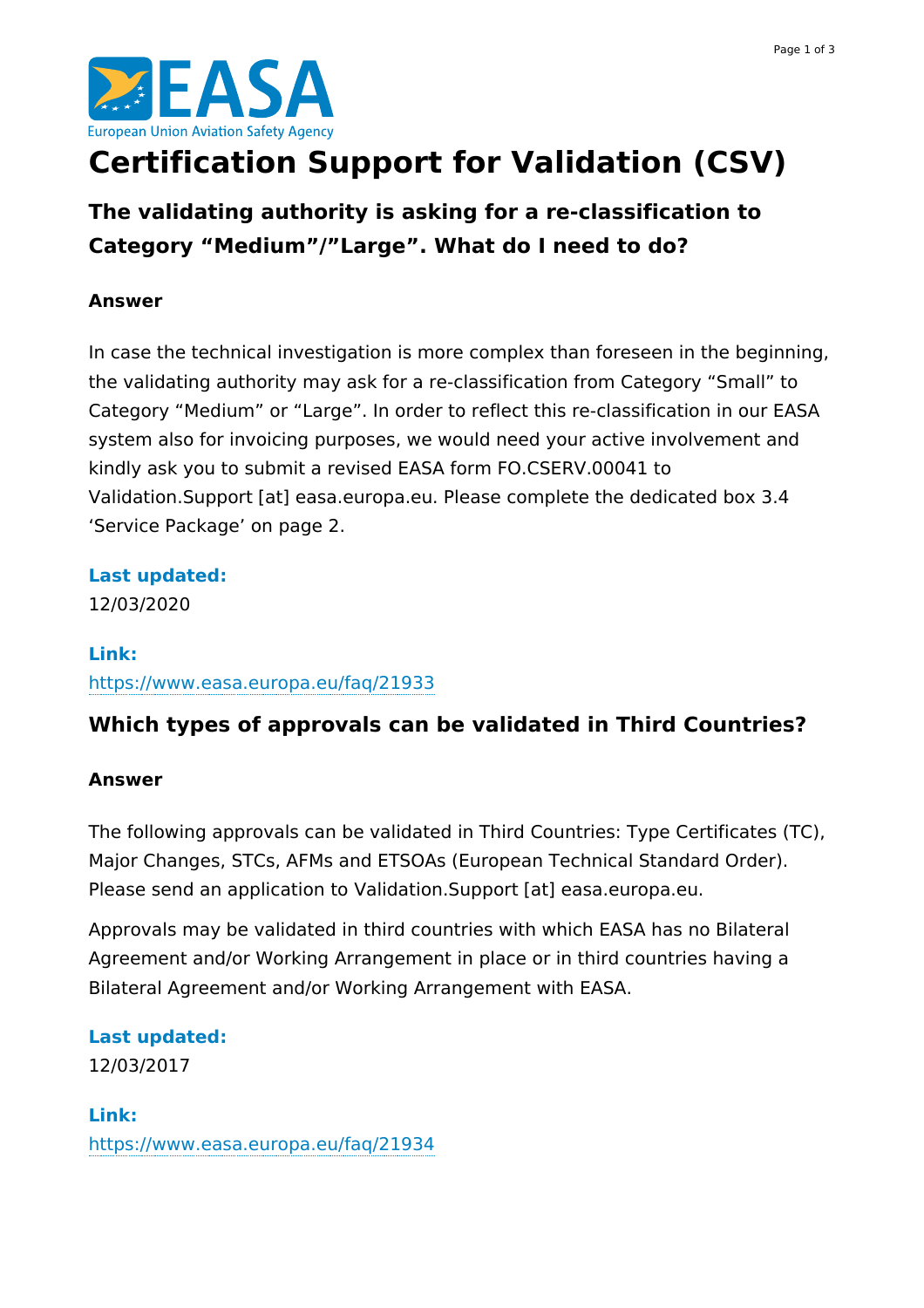#### **Answer**

With the new Fees and Charges Regulation, CSV applications are charged by a flat fee. This affects also the product categories, which have been changed as follows:

- Category "Small": All Categories without technical involvement
- Category "Medium": General Aviation, Small/Medium Rotorcraft, Parts and Appliances,
- Propulsion (except Turbine Engines)
- Category "Large": Large Aeroplanes/Rotorcraft, Propulsion (Turbine Engines only)

The only exception are complex technical projects, which could not be covered by these 3 categories. These are still charged by the hour and a financial estimate could be provided on request.

#### **Last updated:**

12/03/2020

#### **Link:**

<https://www.easa.europa.eu/faq/111273>

## **How can I find out if I need to apply for the "Small" or for the "Medium/Large Service Package"?**

#### **Answer**

Please send an email to Validation.Support [at] easa.europa.eu. We will investigate and confirm, for which category you need to apply.

**Category "Small"**: For third countries that have neither a Bilateral Agreement nor a Working Arrangement with EASA in place.

**Categories "Medium" and "Large"**: For third countries that have a Bilateral Agreement and/or Working Arrangement with EASA in place, i.e. USA, Canada, Brazil, China, Japan, and Russia.

#### **Last updated:** 23/11/2021

**Link:**